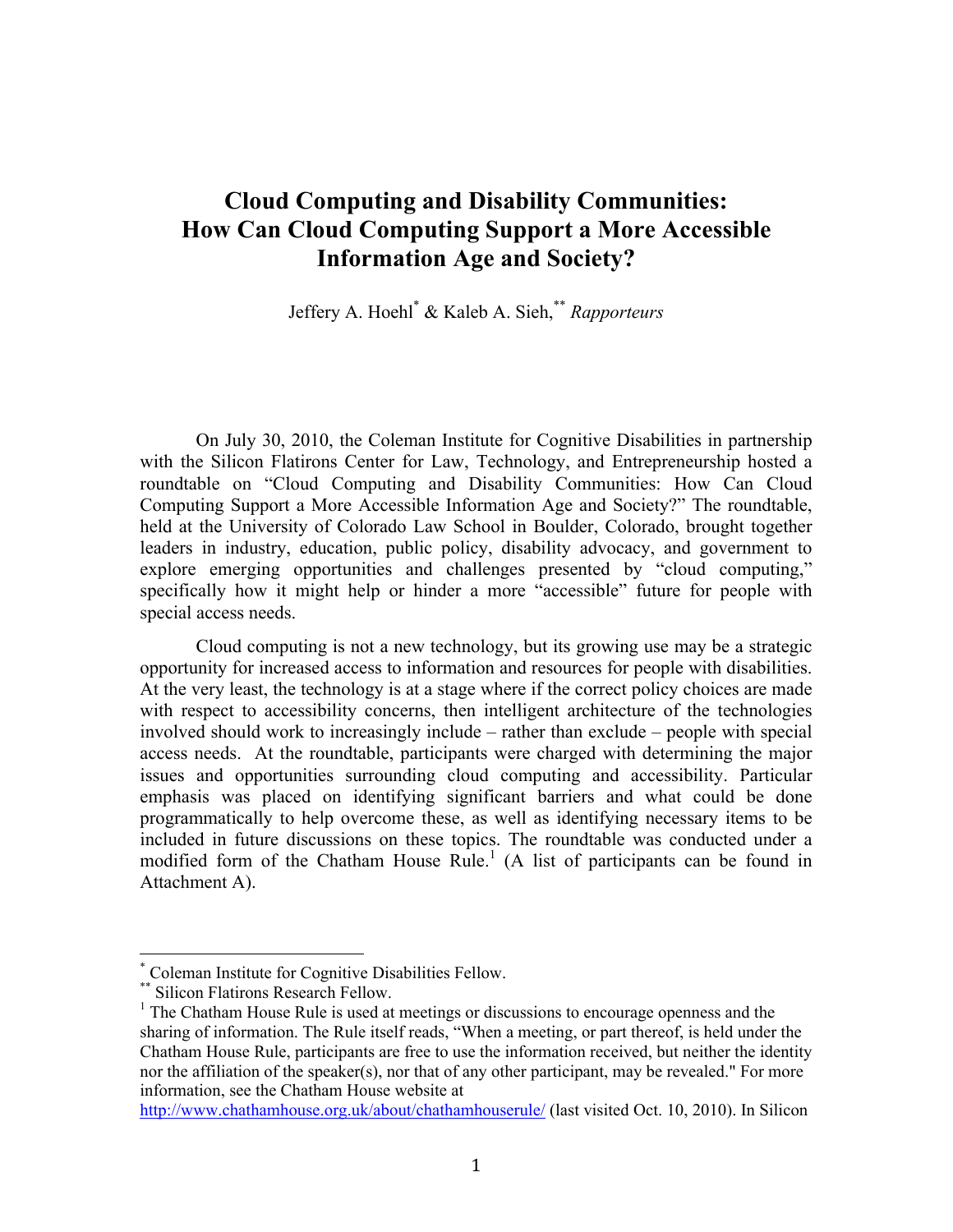The roundtable proper began with an introduction and welcome by Dale Hatfield, Executive Director of the Silicon Flatirons Center at the University of Colorado Law School and Adjunct Professor in the Interdisciplinary Telecommunications Program at the University of Colorado, and Clayton Lewis, Professor of Computer Science, Fellow of the Institute of Cognitive Science, and Scientist in Residence at the Coleman Institute for Cognitive Disabilities at the University of Colorado, as well as David Braddock, Associate Vice President of the University of Colorado (CU) System and Executive Director of the Coleman Institute for Cognitive Disabilities. The introduction underscored the broad and diverse group of stakeholders assembled to address accessibility issues and pointed out the significant opportunities inherent in the continuing advances in information and communications technology for people with disabilities and special access needs.

The broad and diverse group of stakeholders was a unique strength of the roundtable. These stakeholders could generally be placed within the broad categories of: (1) Technology, (2) Advocacy, and (3) Policy. The goals for the roundtable were to identify opportunities for people with disabilities – especially those with cognitive disabilities – raised by the emergence and continued development of cloud computing technology, to put the discussion and activities of the roundtable in the context of broader efforts taking place, and to point out overlaps in areas where sharing knowledge across various disciplines could be helpful. Finally, the roundtable would also set the stage for and serve to inform upcoming events related to these aims, including the annual Coleman Institute Conference in October  $2010<sup>2</sup>$ 

#### **Cognitive Disabilities Background**

There are a large number of people in the United States with special access needs – many of whom have physical, sensory, or cognitive disabilities – and this group will only continue to grow. According to data presented to the group, there are over 23 million people with cognitive disabilities in the United States alone, including intellectual disability, severe persistent mental illness, brain injury, Alzheimer's disease, and stroke (Figure **1**). These data gave context to the discussion, conceptualizing the size and extent of cognitive disabilities in the U.S. $3$ 

Cognitive disability is a broad term that covers many different types of specific disabilities. The breadth of individual needs that must be considered for each type of

!!!!!!!!!!!!!!!!!!!!!!!!!!!!!!!!!!!!!!!!!!!!!!!!!!!!!!!!!!!!!!!!!!!!!!!!!!!!!!!!!!!!!!!!!!!!!!!!!!!!!!!!!!!!!!!!!!!!!!!!!!!!!!!!!!!!!!!!!!!!!!!!!!!!!!!!!!!!!!!!!!!!

Flatirons roundtable discussions and the resulting report or summary, the list of attendees and their affiliations is customarily published.

<sup>&</sup>lt;sup>2</sup> The tenth annual Coleman Institute conference on Cognitive Disability and Technology will be held on October 21, 2010. For the proposed agenda, see

http://www.colemaninstitute.org/Conferences/Coleman2010/agenda\_10.php (last visited Sept. 5, 2010).

<sup>3</sup> For additional context concerning the prevalence of cognitive disabilities, *see* David Braddock, et al., *Emerging Technologies and Cognitive Disability*, JOURNAL OF SPECIAL EDUCATION TECHNOLOGY 19 (4), (2004), pp. 49-56. *See also* Rizzolo, M. and Braddock, D. (2008). *People with Cognitive Disabilities* In A. Helal, M. Mokhtari, and B. Abdulrazak (Eds.) *The Engineering Handbook of Smart Technology for Aging, Disability and Independence.*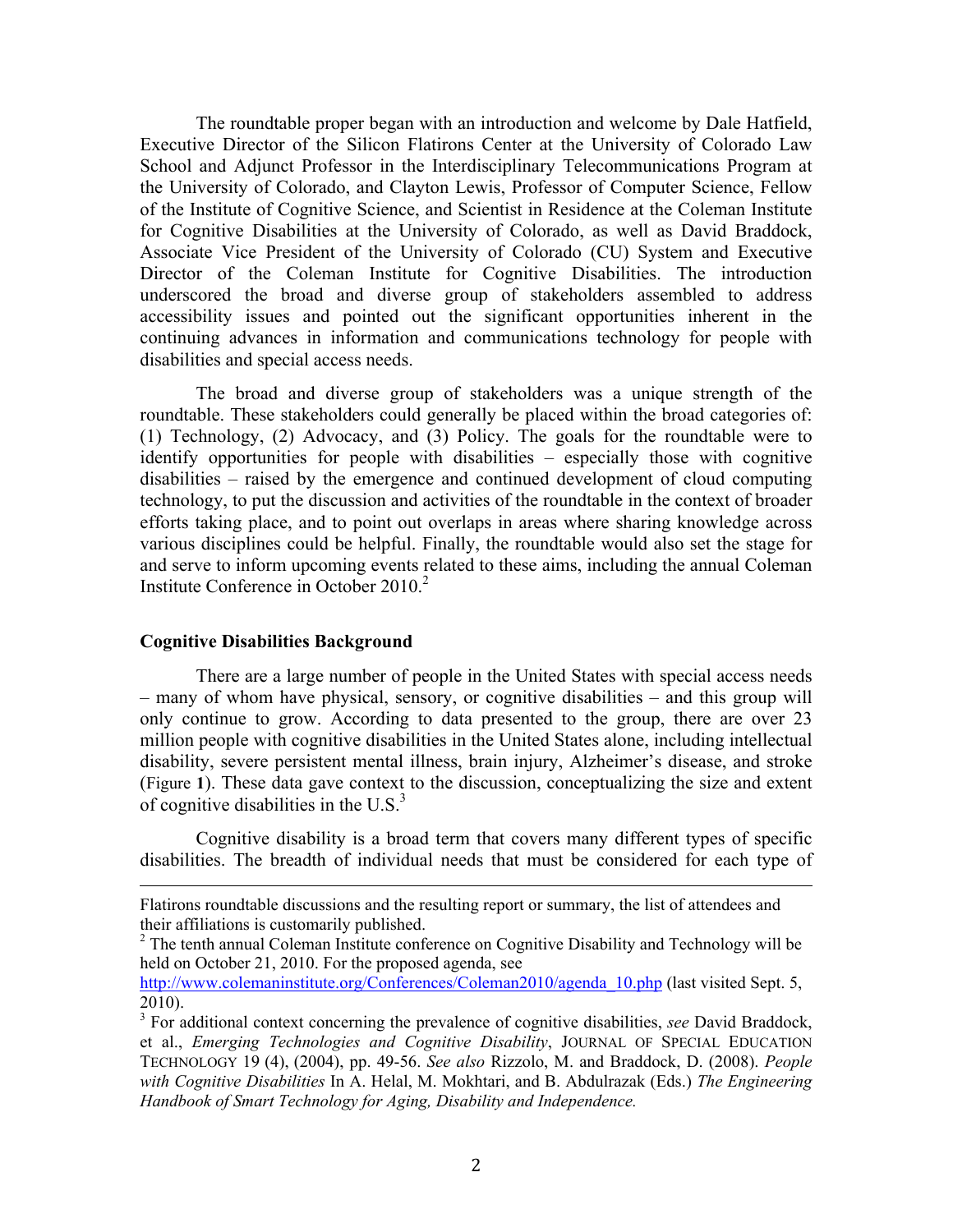cognitive disability significantly increases the complexity of a definition. It was noted that others not included in the 23 million figure cited above have accessibility needs and could benefit from the same increased accessibility-related functionality.



Figure 1: Prevalence of Cognitive Disability in the United States

Rounding out the initial background discussion and setting the stage for the rest of the roundtable, participants highlighted how self-determination – especially for those with cognitive disabilities – would be a key theme for any effort to support and increase accessibility. Along these lines, and underscoring the purpose of the roundtable itself, the moderators asked participants to focus their efforts on identifying opportunities and barriers in cloud computing and to consider and understand – and importantly to help articulate – what can be done programmatically to realize the opportunities. It was thought that any effort requiring a broad-based public policy initiative would need special attention, but the participants generally agreed the discussion and ideas put forth should be placed in the national and international context, to the extent possible.

## **Cloud Computing**

!!!!!!!!!!!!!!!!!!!!!!!!!!!!!!!!!!!!!!!!!!!!!!!!!!!!!!!

Turning to the primary topic of discussion, the opportunities and issues faced by Cloud Computing in the accessibility context, one participant asked if it was better to start off by trying to articulate what the general public believed about cloud computing; asking in particular, what did Wikipedia define cloud computing as?<sup>4</sup> Participants felt that, regardless of any specific definition, the term has shifted its meaning over time.

<sup>&</sup>lt;sup>4</sup> According to Wikipedia, Cloud Computing is "Internet-based computing whereby shared resources are accessed on-demand much like the electricity grid." Wikipedia, Cloud Computing, http://en.wikipedia.org/wiki/Cloud\_computing (last visited Oct. 10, 2010).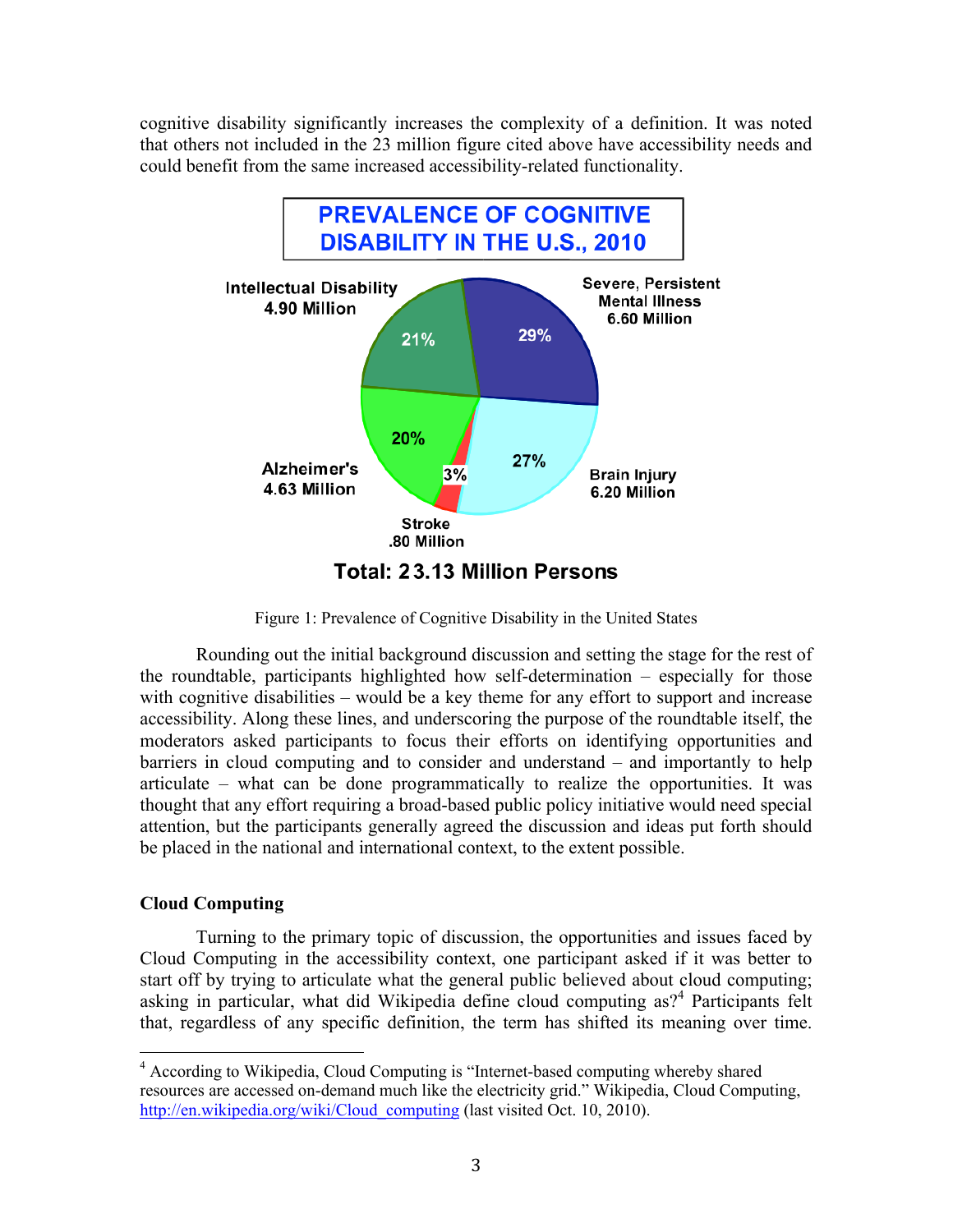Originally, according to one participant, the "cloud" terminology was a broad term often used in such a way as to refer to, and ultimately mask, the technical details of the communications infrastructure and transport machinery in the networks making up the Internet. Now, the term refers to "everything" a user may reach via the Internet, including services, storage, applications, and people.

#### *Definitional Distinctions*

Sharpening the definitions and terminology even further, the participants felt there should be some distinction drawn around the type of user and the particular type of cloud. In terms of the type of user, the "cloud" can be used for different purposes, and mean different things, depending on whether the user is a corporate entity or a private individual. For companies, the cloud is often used for hosting services so as to avoid the costs and difficulties associated with hosting one's own servers and software. For the individual, the cloud can mean a number of things, but is often used to store information in a device- and platform-agnostic manner. In terms of the type of cloud, the participants felt distinctions could be made between a public cloud, private clouds, and community clouds as well, though the general focus of the roundtable discussion was on the publicly accessible cloud.

Another potential distinction was "where" exactly in the various "layers" of the Internet infrastructure, or whether at the edge or the core of the network, would "cloud" accessibility solutions be implemented. According to the participants, a broad continuum of choice exists in terms of balancing an individual's accessibility needs, his or her preferences, and the various technology- or process-oriented solutions, and this balance may change significantly depending on where in the "stack" the focus is placed. For purposes of the roundtable though, and to maintain the cloud abstraction, the discussants generally placed emphasis on viewing the stack as a whole rather than in layers. It was thought that this level of abstraction allows for the "hiding" of certain elements or internal workings of the cloud and avoids requiring individual users from making all the decisions. Drilling down and "breaking up" the cloud into its constitute parts and layers – in the right ways and at the right times – was still a significant concern. Participants felt that a "true solution," in terms of national infrastructure, would need to incorporate a variety of solutions that included the cloud, the web, and other platforms, since no single solution was seen as working in all situations.

Regardless of whether discussing the various layers of the cloud, or simply discussing the cloud itself, the end user must still access the information and services residing in the cloud through a device, such as a phone, computer, television, etc. According to the participants, the options and capabilities of the device itself will always be important, as the device is in some senses the "gateway" to the cloud, but moving forward the "client" (or access device) can become "thinner." As it becomes thinner, less services and information will reside on the device and more can become "remote," residing in the cloud. Finally, some participants thought the exact nature of this device might not be easy to predict as its capabilities may depend on the individual user's personal choice and that could vary widely among users.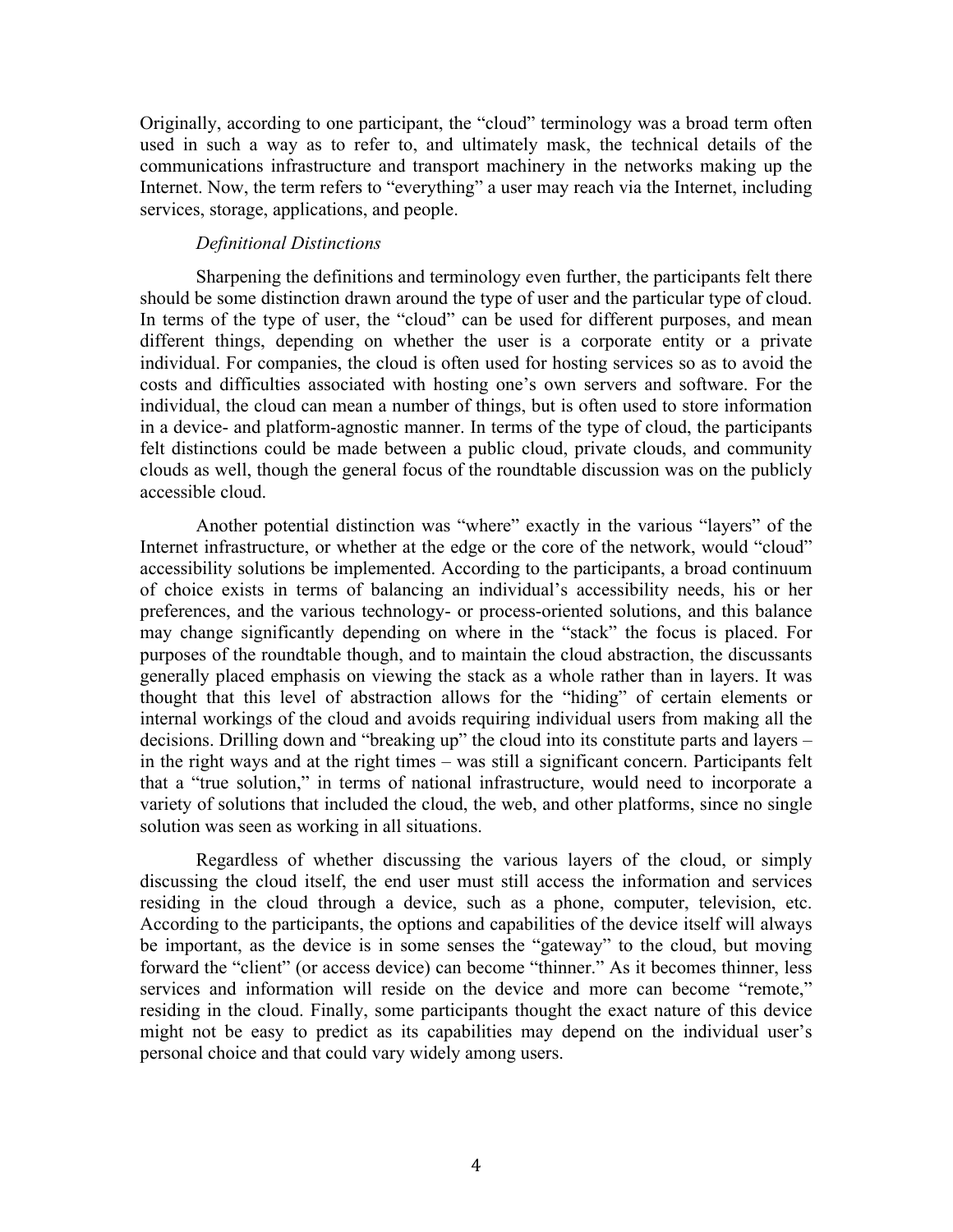#### *Security and Privacy*

Security was another major concern when it came to operating accessibility services "in the cloud." Participants discussed how certain corporations and governments would likely need additional and specific privacy and security functions – for example when it comes to health data and the privacy requirements of Health Insurance Portability and Accountability Act (HIPAA) or Social Security – and these concerns could be addressed through "sub-clouds" and "secure clone clouds." Security needs could also implicate additional jurisdictional concerns, as many "clouds" find their services and information spread and duplicated across physical locations and servers in multiple countries and geographies.

The privacy laws in different countries can have quite different requirements as well, potentially creating a less secure operating environment from a privacy perspective. Participants thought end users ultimately would not want to trust their data to the cloud if security, privacy, and identity concerns were not addressed in a way that is securable across multiple devices and platforms.

#### *Historical Centralization- vs. Decentralization-Cycle*

Highlighting the historical perspective, one participant pointed out how there looked to be an "ebb and flow" between centralization and decentralization of data and services, depending on the technology and time period. The recent trend towards cloud computing may simply be pendular movement within a cycle rather than a fixed single direction of progress.

#### **Opportunities for People with Disabilities**

There was general consensus during the roundtable that cloud computing can offer many advantages when it comes to new technologies or approaches to increasing accessibility and could represent significant opportunities for people with disabilities. The group discussed a few examples of these new technologies or approaches, highlighting some "necessary" characteristics of any potential cloud-based solution.

The first example was WebAnywhere,<sup>5</sup> a project that provides a web browserbased text-to-speech reader for website navigation and use. The project utilizes a web server to perform all of the text-to-speech conversions so the "heavy lifting" is done in the cloud and no specialized software would need to be installed on a client machine. The

!!!!!!!!!!!!!!!!!!!!!!!!!!!!!!!!!!!!!!!!!!!!!!!!!!!!!!!

<sup>&</sup>lt;sup>5</sup> According to the WebAnywhere website,

WebAnywhere is a web-based screen reader for the web. It requires no special software to be installed on the client machine and, therefore, enables blind people to access the web from any computer they happen to have access to that has a sound card….WebAnywhere will run on any machine, even heavily locked-down public terminals, regardless of what operating system it is running and regardless of what browsers are installed. WebAnywhere does not seek to replace existing screen readers - it has some big limitations, namely that it will not provide access to desktop applications like word processors or spreadsheets.

*See* WebAnywhere, http://webanywhere.cs.washington.edu/wa.php (last visited Oct. 10, 2010).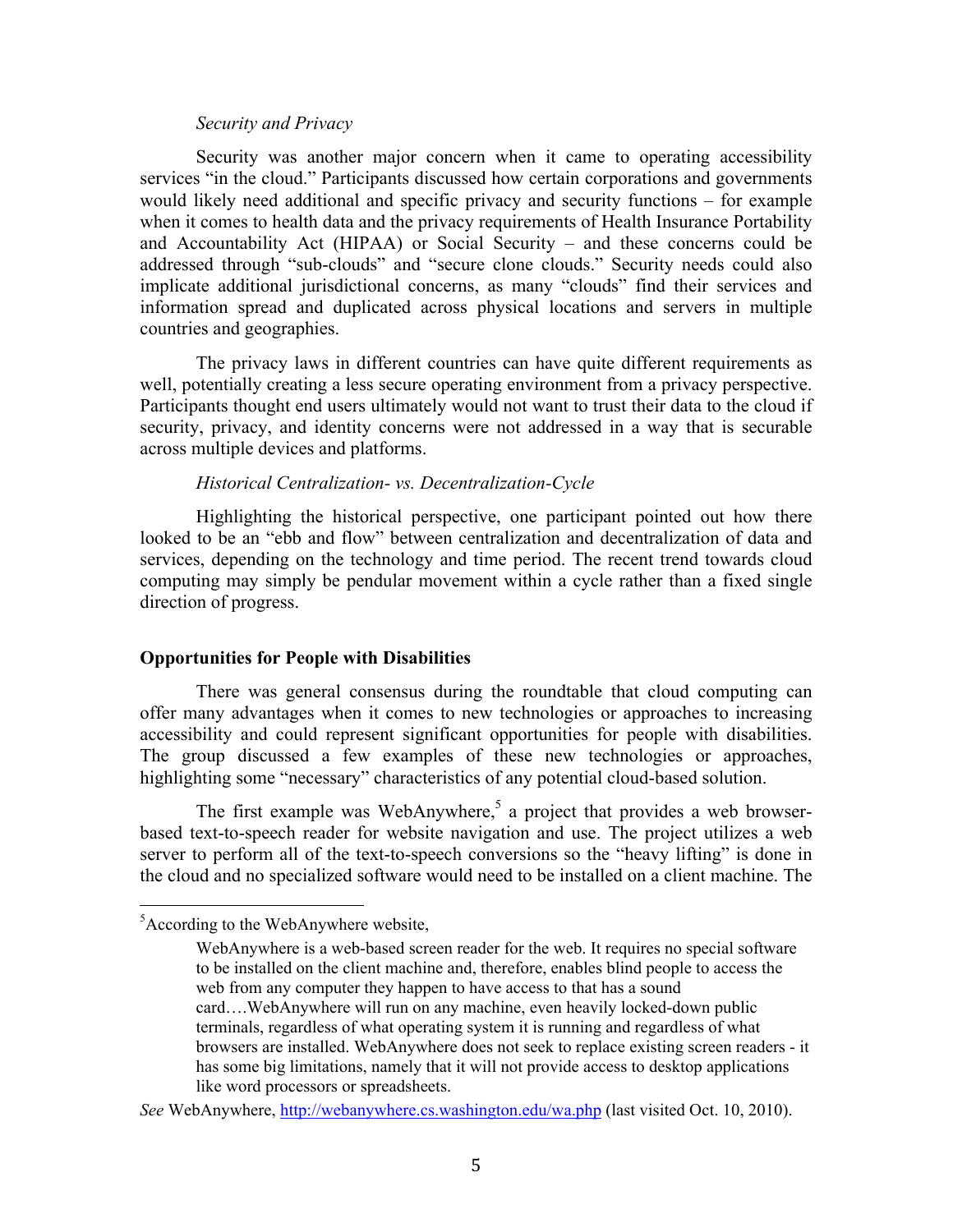project began as a tool for blind users but has been found useful for those with cognitive disabilities as well, regardless of the quality of their sight.

The next example, the EasyOne Communicator, $6$  provides basic email, text chat, video chat, and photo sharing capabilities through a web-based interface. The tools would be as simple as possible and would work across as many platforms as possible. To streamline connection to the service, a helper application could be installed on a USB dongle that when plugged into a computer would automatically open a web browser and connect to the EasyOne Communicator for the user in the cloud. It was touted as a simple way to provide access to the most fundamental web and communications services on any device – and in a form that was consistent across technologies and across time.

Another project, Access for All, $<sup>7</sup>$  would allow for "user profiles" to be stored and</sup> accessed in the cloud. Users could define their accessibility preferences and how they would prefer information to be presented to them – such as always presenting text in a larger font size –and compliant services could automatically access these profiles and use them to present information and web pages in the appropriate format. Users or caretakers would create a set of profiles, which could then be ported to compatible services, websites, or devices. Thus those users with disabilities could avoid spending the time and effort on configuring each service individually, and generally avoid repetitive and wasteful negotiation, qualifying, and explanation of their needs.

A few other projects mentioned included a scheduling and calendar system for medical tasks, a USB "plug-in" menu simplification system, and accessibility configuration "wizards." The medical scheduler would automate tasks such as taking pills or monitoring blood pressure, with instructions and reminders that could be generic or customized for the medical needs of the individual user. The USB "dongle" would, once plugged in to the computing device, "overlay" the entire native operating system and present the user with a simple single screen with large buttons leading to the basic

!!!!!!!!!!!!!!!!!!!!!!!!!!!!!!!!!!!!!!!!!!!!!!!!!!!!!!!

<sup>&</sup>lt;sup>6</sup> Though discussed at the roundtable in the context of a technology or approach, according to its website, Easy-One Communicator was originally a "challenge" to create a "very simple, layered communication application for individuals who are older, for individuals with cognitive disabilities, and for anyone that finds current mail, IM and computer communications programs to[o] confusing." *See* Easy-One Communicator, http://raisingthefloor.net/challenges/easy-one (last visited Sept. 5, 2010).

 $\alpha$  Access For All is more of a "framework" and a series of "specifications" to facilitate other programs and services in providing accessibility,

AccessForAll…is a framework designed to define and describe resource accessibility. It currently exists as a number of specifications being developed collaboratively by a group of communities interested in interoperable metadata for describing accessibility characteristics of resources and in some contexts related user profile information. Dublin Core metadata is designed to be easy-to-use and ubiquitous. A single DC term should convey important information that can be complemented by other metadata where suitable. For people with disabilities who use assistive technologies, very detailed metadata about their needs and the characteristics of a resource may be necessary if they are to have good access to information.

*See* Access For All, http://www.accessforall.eu/2009/04/accessforall-framework/ (last visited Oct. 10, 2010).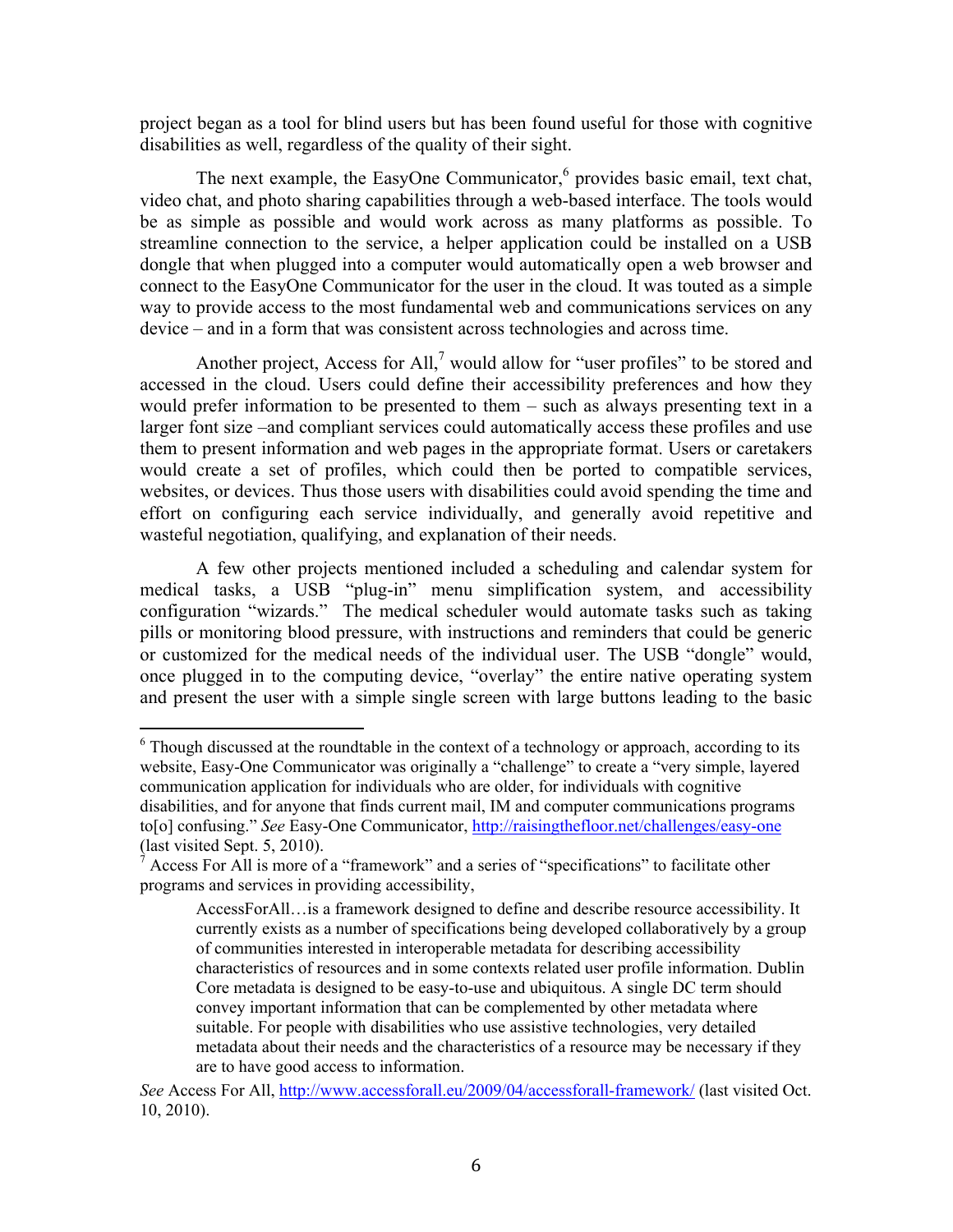fundamental computing services, such as email or Internet access (similar to the EasyOne Communicator above). In terms of the configuration "wizards," participants thought the configuration of any accessibility solution or service should be made as easy as possible through wizard-based configurations tools that "walk" users through the necessary setup steps, highlighting that the initial "accessibility profile" creation process may be beyond the abilities of those who have the greatest needs. On a related note, one participant mentioned that often the necessary accessibility tools already exist in the device or software and many of the user interface elements are fully configurable, but the average user does not know how to go about enabling or adjusting the tools.

One participant described a collaborative effort to integrate these and other concepts and activities together in a supportable fashion, called National Public Inclusive Infrastructures (NPII). $^{8}$  The goal, he said, is to create an accessibility infrastructure that solves some of the problems that have been hindering accessibility efforts, such as lack of awareness of accessibility options and technology, the high cost involved in current solutions, difficulties with the wide range of types of disabilities, difficulties providing solutions across platforms, and difficulties getting new ideas to market. Thinking ahead, another participant floated the idea that accessibility infrastructures like NPII could be implemented within specific countries initially and later possibly "federated" to create a global infrastructure.

In general, participants pointed out how cloud-based applications could offer accessibility solutions that: (1) do not require users to manually install software; (2) do not violate local network or IT policies; (3) can be provided at a significantly reduced cost; and (4) provide accessibility services for those individuals who do not own their own computers or other Internet access devices. However, the participants did raise several technical concerns relating to increased dependence on cloud services and loss of Internet connectivity. For instance, unreliable or slow connections become more disruptive as important accessibility services are increasingly moved online and people become more reliant on them. One participant thought technical remedies such as local caching on a client device or saving data to portable storage devices could address these quality-of-service concerns.

#### **The Most Important Issues**

!!!!!!!!!!!!!!!!!!!!!!!!!!!!!!!!!!!!!!!!!!!!!!!!!!!!!!!

 Towards the end of the discussion, the group turned their attention to the most important issues that, in their opinion, should be addressed in order to realize many of the

<sup>8</sup> According to the National Public Inclusive Infrastructures website,

A coalition of academic, industry and non-governmental organizations and individuals are coming together to promote the creation of National Public Inclusive Infrastructures (NPIIs) – on the way to building a Global Public Inclusive Infrastructure (GPII). The purpose is to ensure that everyone who faces accessibility barriers due to disability, literacy or aging, regardless of economic resources, can access and use the Internet and all its information, communities, and services for education, employment, daily living, civic participation, health and safety.

See National Public Inclusive Infrastructures, **http://npii.org** (last visited Oct. 10, 2010).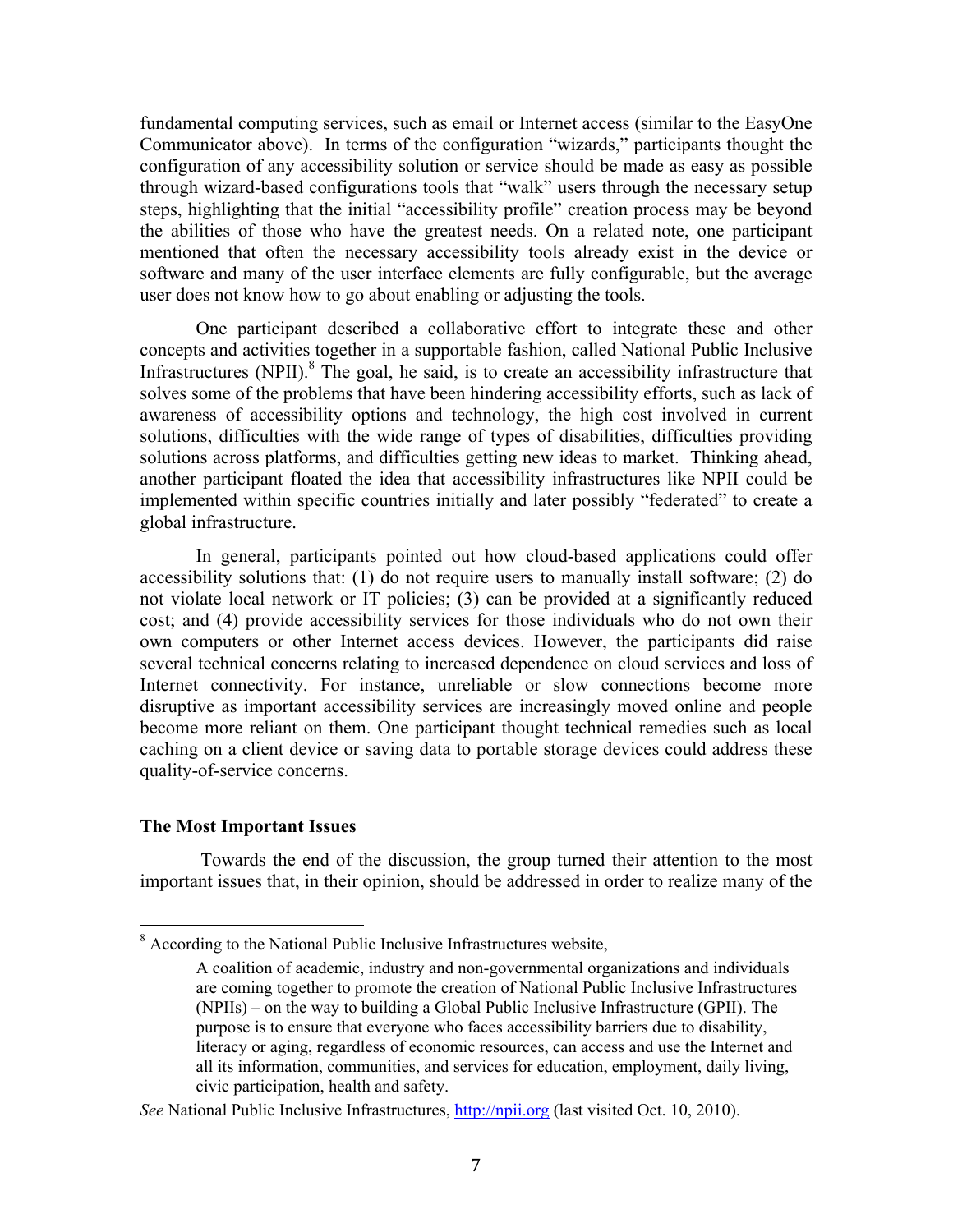accessibility goals. Prefacing the discussion, the participants felt an overarching goal should be inclusion; including those with unique accessibility needs to the greatest extent possible.

#### *A Prioritized List*

Listing out and prioritizing the issues, the group felt a primary goal should be to create online profile-based preferences for how information was presented, with those profiles available regardless of the device or platform. Next, it was thought that website owners and developers should provide "slimmed down" versions of each web page, similar to those web pages often found on websites customized for mobile devices. Some participants pointed out that this could be challenging though, and felt the "real problem" is how most websites are geared towards packing as much information as possible onto each page. Another goal would be to have "assistive technology" available online without requiring software installation, or truly residing "in the cloud." Next, it was felt much could be done for people with disabilities and those who support them to raise the general level of awareness concerning the accessibility tools already available. Finally, the group felt an active commercial sector in this space could help things move much more quickly. In terms of a time frame for accomplishing these goals, the group felt the horizon would likely only be one or two generations as the U.S. elderly population is growing quickly.

## *Real and Potential Hindrances*

The group discussed a number of factors that could be hindering greater accessibility. Initially, it was pointed out that with the growing population of those with disabilities and with the general economic slowdown there would likely not be enough money for the level of investment a broad-based accessibility effort (accomplishing the goals outlined above) would require. Additionally, it was felt that, regardless of the amount of money available, there would be an insufficient labor force to provide the attendant and necessary labor burden that came along with fully addressing accessibility issues. The group also pointed out how there are potentially significant international issues involved as well, since the "cloud is everywhere" and many other countries were also in the process of addressing these issues. Also, many technology companies are international in their operations and customer base.

There were also significant privacy and identity security concerns. Participants thought that if multiple users access their respective personal profiles using a single device, such as a computer terminal or kiosk at a local public library, then some very private and personal information contained in each profile could be at risk of being left on that machine. It was thought that accessibility technology design principles will need to ensure that preferences, profiles, privacy, and security are all handled in an appropriate manner to avoid this result, both on public and private systems.

Another concern was that accessibility services should be integrated into the software and websites used by the general public rather than relegated to special "sections" of a website or to particular specialized software so as to avoid a "separate but equal" approach. Along these lines, participants thought accessibility services should use the same technical infrastructure as traditional or general public oriented services in order to avoid creating a segregated system or a separate "disability cloud."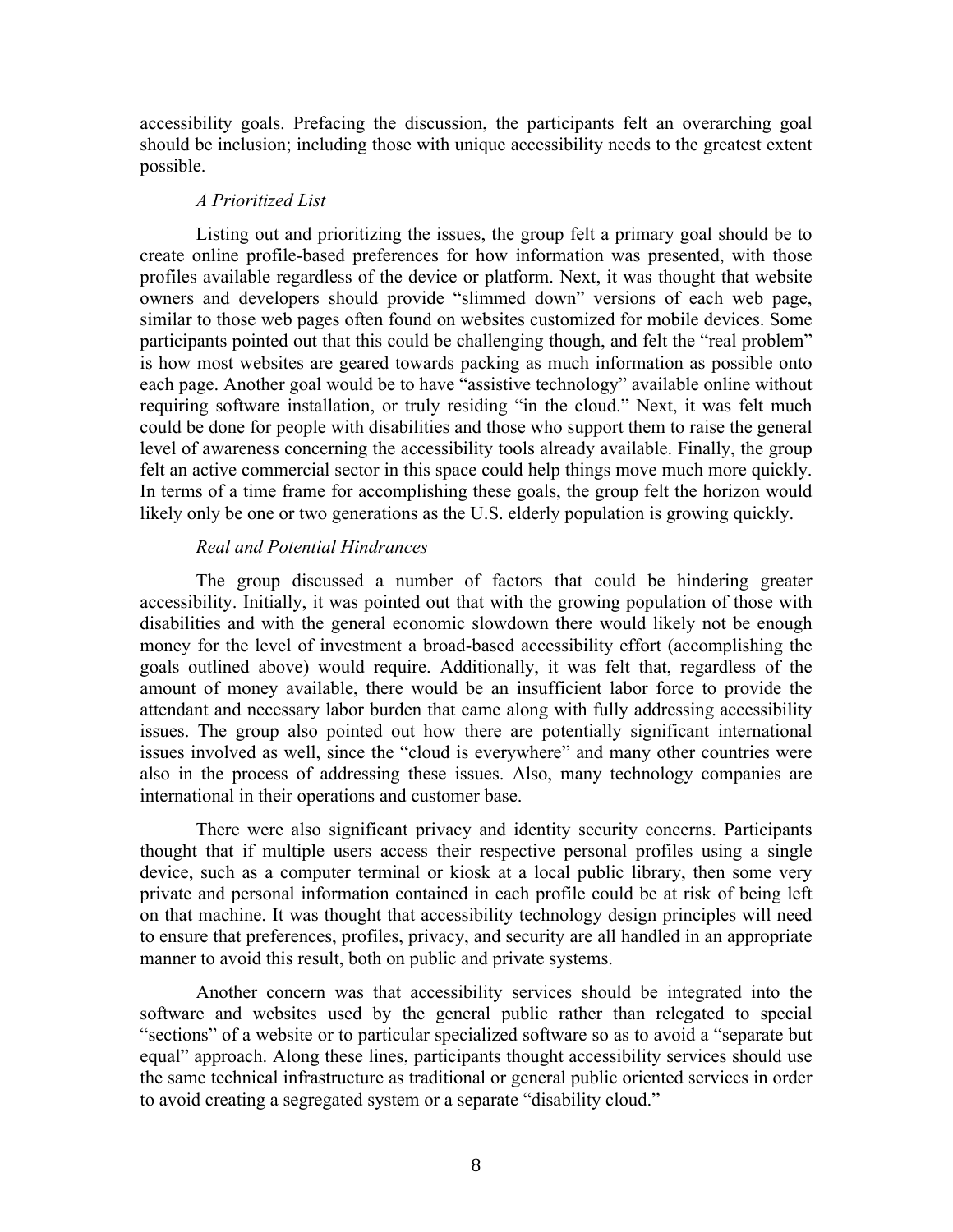The group also highlighted that a major hindrance to accessibility technologies could come in the form of intellectual property law and its protections of the content that will need to be used and accessed in new ways. Intellectual property law generally protects the creator of artwork – whether written, visual, or auditory, among other forms – and their ability to control the presentation of their own work. The intent is to allow this control to, in the end, compensate the artist for their creative endeavors and thus incent continued creation. According to the participants, intellectual property law and the current expectations in the accessibility context are centered around the device itself, where feature-rich cloud applications are handled differently than feature-rich end-user devices in terms of copyright, publisher rights, and other protections. For instance, one participant pointed out that converting protected textual content to audio on a client device is legal but when done on a server in the cloud it is not.

Further complicating the matter, when data and services are geographically distributed in the cloud there are often many different political boundaries and different legal systems involved, with potentially very different laws and policies. One participant voiced the fear that there might be a highly effective technical accessibility solution created by computer scientists and software engineers, but that it would run afoul of the legal requirements, particularly here in the U.S. Some felt one of the problems is how publishers and other copyright holders do not yet have a good feel for what "moving" the accessibility solution off the device and onto the cloud would mean, even if the content in the end would actually be *more* secure when streamed instead of residing on the consumer's computer after a download.

Finally, there are eligibility and funding issues when it comes to accessibility services and need-based accessibility products. For example, one participant felt some donors fund expensive specialized or purpose-built devices but not general service or mainstream consumer product accessibility devices. Thus, many individuals currently only receive government subsidies or donations for expensive specialized devices. Given that cloud computing emphasizes general access across multiple device platforms, one concern was donations and financial support may "dry up" as these devices become less special-purpose.

#### *Looking Forward*

The participants were somewhat concerned with the inability to predict future technical challenges and the difficulty this caused in planning the most effective "next steps," but felt this should not prevent action. One comment was how the changes made to devices and technology in the near future – to support greater accessibility – would likely not be the same changes necessary in ten years. In order to identify the changes needed now, one possible approach would be to perform a "task down" analysis. This analysis would involved mapping out all the actions necessary in an individual's daily life and overlay this onto existing information technology solutions. The result would provide an inventory of current efforts and highlight those areas that are not yet being addressed, providing for a near- and long-term plan to be developed. The participants felt research in the special access area must be fluid, flexible, and include input from actual users. Additionally, the proper tools, technologies, and education need to be provided to developers in the form of tool kits and guidelines for accessibility.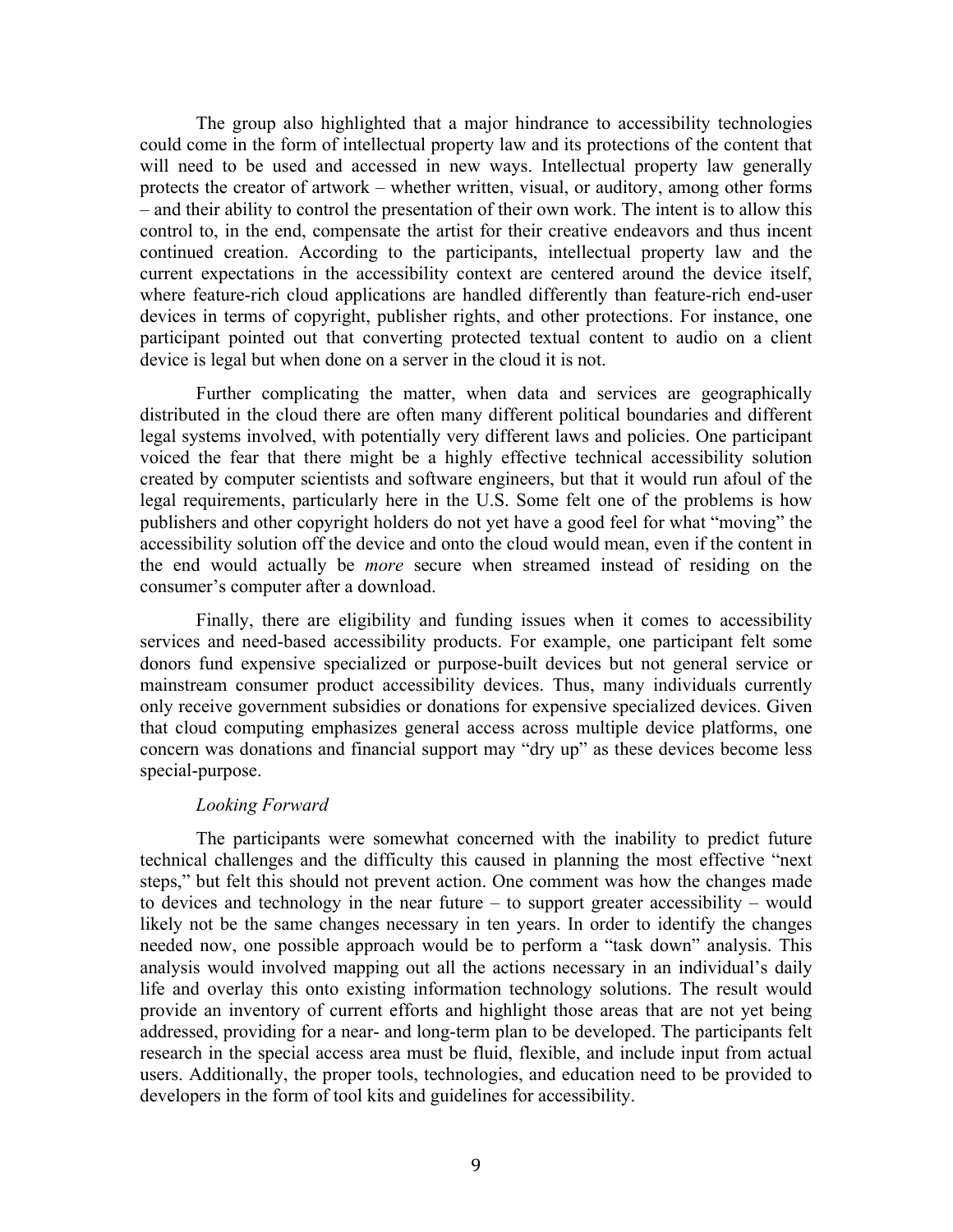There was general consensus that the "big picture" and core principles for any broad accessibility "solution" should have a cohesive statement of intent, such as the principle of "inclusion" mentioned above, with "actionable" levels of granularity beneath each. One participant mentioned how cloud computing is just one of a large number of tools to help people with disabilities and it should be used "when it fits." Other solutions, including natural user interfaces and education of schoolteachers or counselors, warrant continued investigation and should also be used where appropriate. In the same vein, it would be helpful to engage policy makers and one participant suggested that a potential catalyst could be for a federal agency within the government to initiate a "challenge" – i.e., a series of action steps or project to be accomplished within some specific and relatively short time frame. Building on this, one participant felt the challenge could also leverage crowd-sourcing efforts by taking advantage of the multitude and diversity of resources connected to and by the Internet.

## **Conclusion**

Wrapping up the discussion, the participants felt many of the issues and actions discussed should be pursued simply because they are the "right things to do." They emphasized how addressing the issues involved in providing for better, quicker, and more comprehensive accessibility for those individuals with special accessibility needs, whether because of disabilities or other causes, will benefit those directly affected through reduced costs and greater liberty. The participants also highlighted how our entire society benefits indirectly through greater inclusiveness and increased individual liberty. More broadly, the participants felt these issues are of international importance because the causes of special accessibility needs know no geographic or political boundaries and since the "cloud" is everywhere, many groups and individuals around the world are looking at how to address these issues as well.